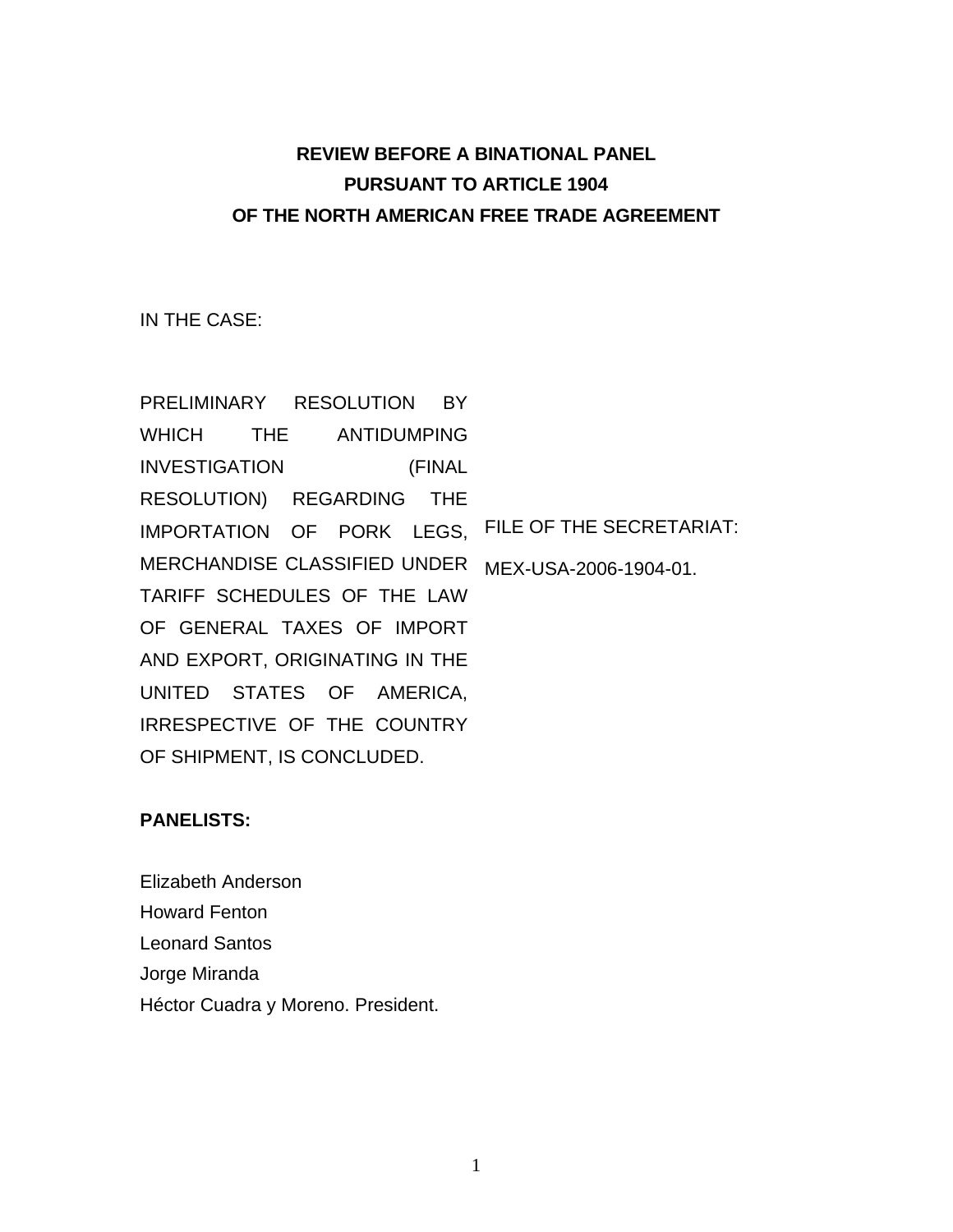### **PARTICIPANTS:**

• Consejo Mexicano de Porcicultura, A.C., represented by Laura Hernández.

• Grupo Porcícola Mexicano, S.A. de C.V., represented by Silvestre Vite Bandala.

• Cargill Meat Solution, Corp., represented by Gustavo Uruchurtu.

• Seaboard Farms, Inc., represented by Raymundo E. Enríquez Sánchez.

• Smithfield Packing Co., Farmland Foods, Inc., Gwaltney of Smithfield, Ltd. and John Morrell & Co., represented by Héctor Vázquez Tercero.

• American Meat Institute, American Pork Trading, Co., National Pork Producers Council, and U.S. Meat Export Federation, represented by Mauricio Gómez Violante and Miguel Angel Velázquez Elizarrarás.

• Swift Pork Co., represented by Mario Jorge Yañez Vega and Francisco Torres Landa.

• Sigma Alimentos Importaciones, S.A. de C.V., and Frigoríficos del Bajío, S.A. de C.V. (FRIBASA), represented by Isidro Manuel González.

• Sigma Alimentos International, Inc., represented by Raúl Riquelme Cacho.

• Consejo Mexicano de la Carne, A.C., represented by Eugenio Salinas Morales.

• Office of International Commercial Practices of the Mexican Secretariat of the Economy, represented by Jimena Valverde, Hugo Pérez Cano and Natividad Martínez.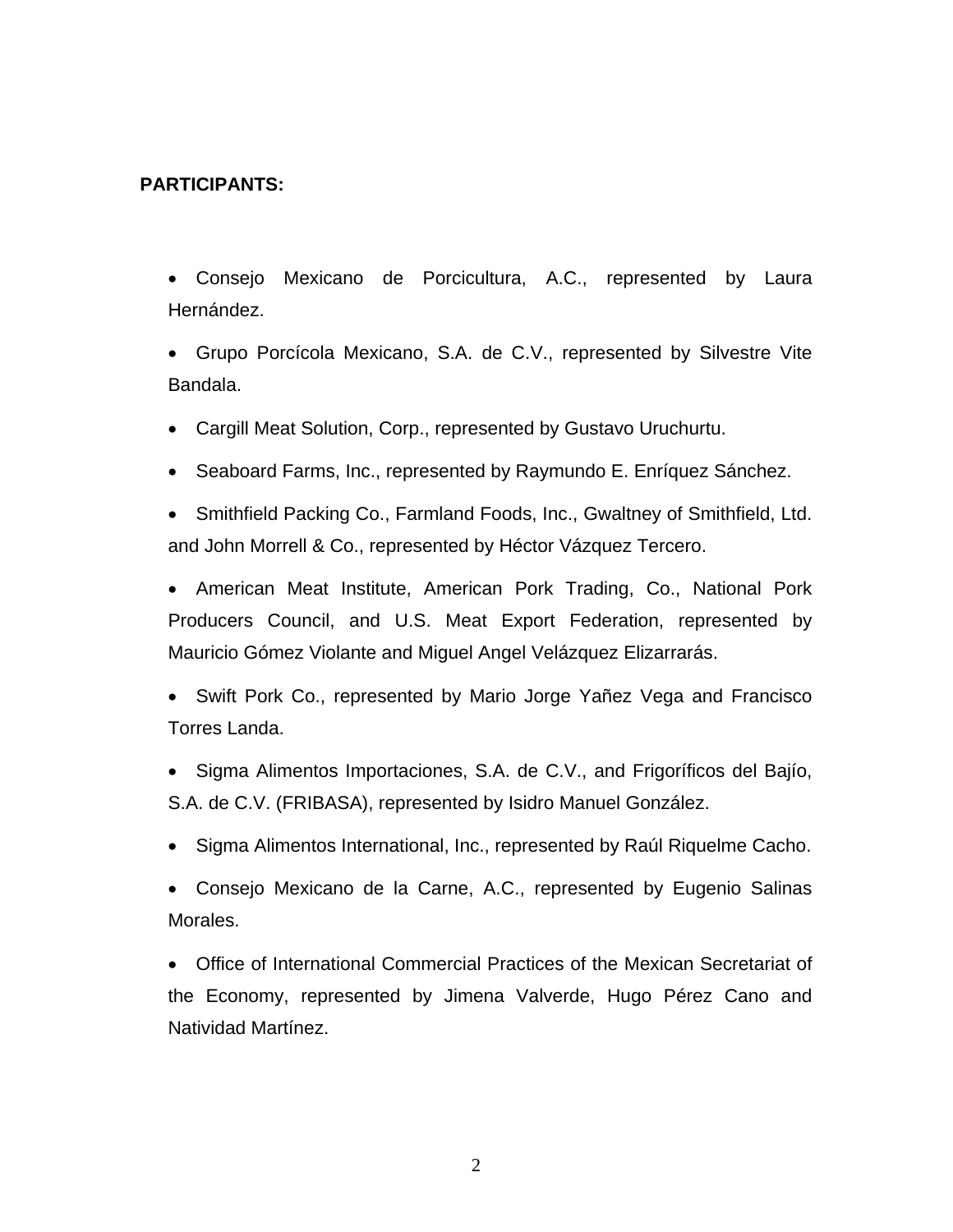#### **DECISION OF THE BINATIONAL PANEL**

#### **I. INTRODUCTION**

 $\overline{a}$ 

This panel has been formed pursuant to Article 1904.2 of the North American Free Trade Agreement (hereafter, "NAFTA") and is charged with the review the "Preliminary Resolution for which the Antidumping Investigation regarding the Importation of Pork Legs, merchandise classified under tariff schedules 0203.12.01 and 0203.22.01 of the *Ley del Impuesto General sobre Importaciones y Exportaciones* (Law of General Taxation regarding Imports and Exports), originating in the United States of America, irrespective of the country of shipment, is concluded" (hereafter, "the Final Resolution")<sup>[1](#page-2-0)</sup> issued by the *Unidad de Prácticas Comerciales Internacionales (*Office of International Commercial Practices) of the *Secretaría de Economía (*Mexican Secretariat of the Economy) (hereto forth, Investigating Authority) on December 19, 2005, and published in the *Diario Oficial de la Federación (*Official Gazette of the Federation) of the United Mexican States (hereafter, "DOF") on December 21, 2005. That Final Resolution ended the investigation without imposing antidumping duties on said imports and the administrative record of that investigation is 08/04.

In this proceeding, those participating, other than the Investigating Authority, are the Consejo Mexicano de Porcicultura, A.C., Grupo Porcícola Mexicano, S.A. de C.V., Cargill Meat Solution, Corp., Seaboard Farms, Inc., Smithfield Packing Co., Farmland Foods, Inc., Gwaltney of Smithfield, Ltd., John Morrell & Co., American Meat Institute, American Pork Trading, Co., National Pork Producers Council, U.S. Meat Export Federation, Swift Pork Co., Sigma Alimentos Importaciones, S.A. de C.V., Frigoríficos del Bajío, S.A. de C.V. (FRIBASA), Sigma Alimentos International, Inc., and the Consejo Mexicano de la Carne, A.C.

<span id="page-2-0"></span> $1$  In conformity with Article 57, subsection III, the Investigating Authority can conclude an investigation in its preliminary phase when there does not exist sufficient evidence of price discrimination or subsidies, of material injury, or of the causal relationship between both. In this case, the Preliminary Resolution is a Final Resolution.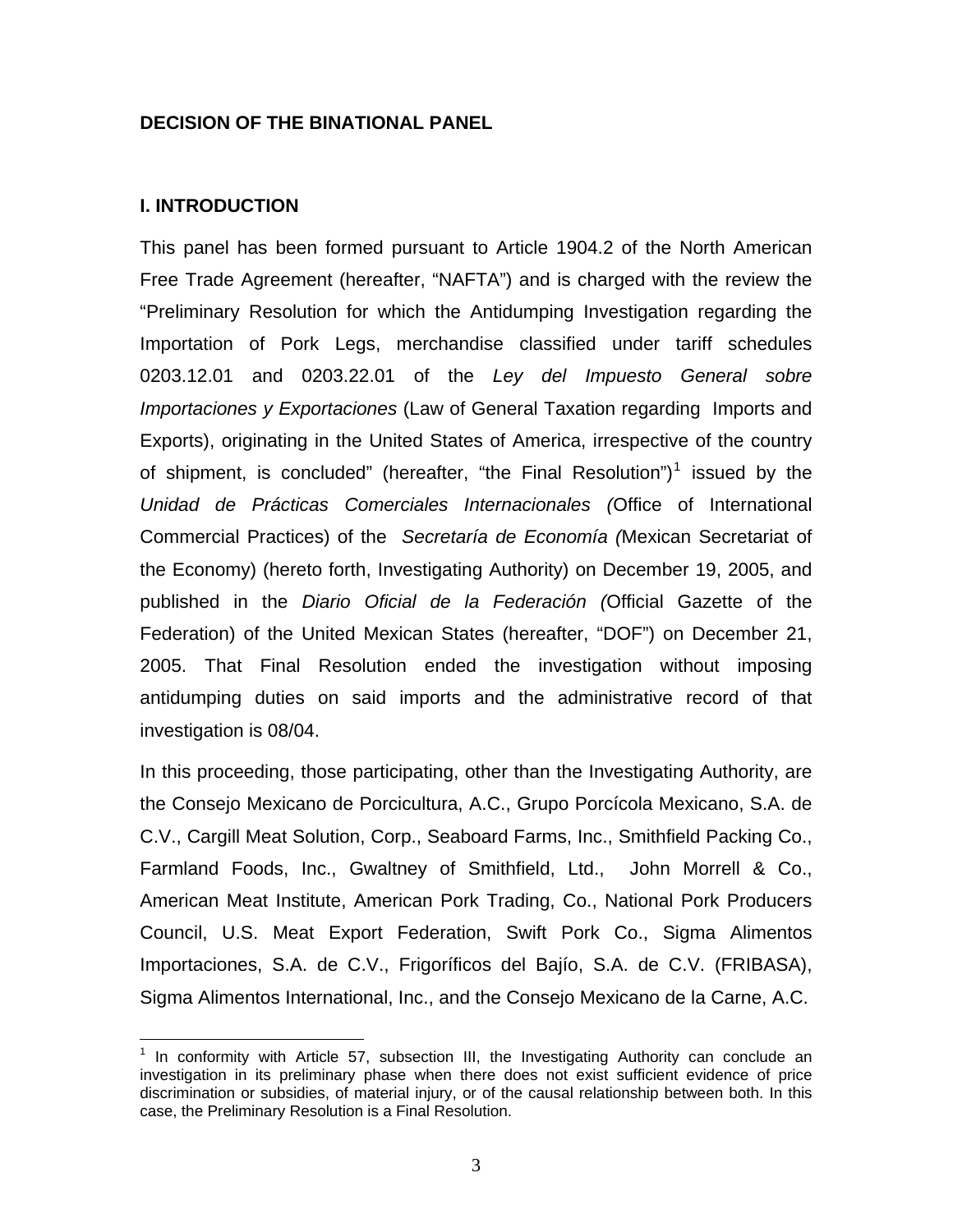This Panel issues its decision pursuant to Article 1904.8 of NAFTA and Part VII of the Rules of Procedure of Article 1904 of NAFTA providing for Reviews before Binational Panels (hereafter," Rules of Procedure").

### **II. HISTORY**

## **A. The administrative investigation**

On May 31, 2004, the Investigating Authority issued its Notice of Initiation of the Antidumping Investigation regarding the importation of pork legs, originating in the United States of America, irrespective of the country of shipment, creating administrative record number 08/04.

The Investigating Authority determined January  $1<sup>st</sup>$  to December 31 $<sup>st</sup>$  of 2003 to</sup> be the period of investigation, and January  $1<sup>st</sup>$  to December 31 $<sup>st</sup>$  of 2003 as the</sup> analyzed period.

In conformity with Article 53 of the *Ley de Comercio Exterior (*Foreign Trade Law), 164 of the *Reglamento de la Ley de Comercio Exterior* (RLCE), and Article 6.1 of the 1994 Agreement on the Application of Article VI of the General Agreement on Tariffs and Trade (hereafter "Antidumping Agreement"), the Investigating Authority provided all interested parties twenty-eight days from the date of publication of the Notice of Initiation of the Investigation to enter their appearance before the Secretariat.

On December 21, 2005, the Final Resolution was published in the DOF, concluding that:

"With respect to the analysis of price discrimination […], the analysis of material injury and causation described in points 259 to 281 of this resolution, as well as the analysis of the arguments and the evidence presented by the interested parties, together with the information that the investigating authority had at its disposal during the course of the investigation, which are described in the in resolution, the Secretary concluded that even when margins of price discrimination were found during the period of investigation, there do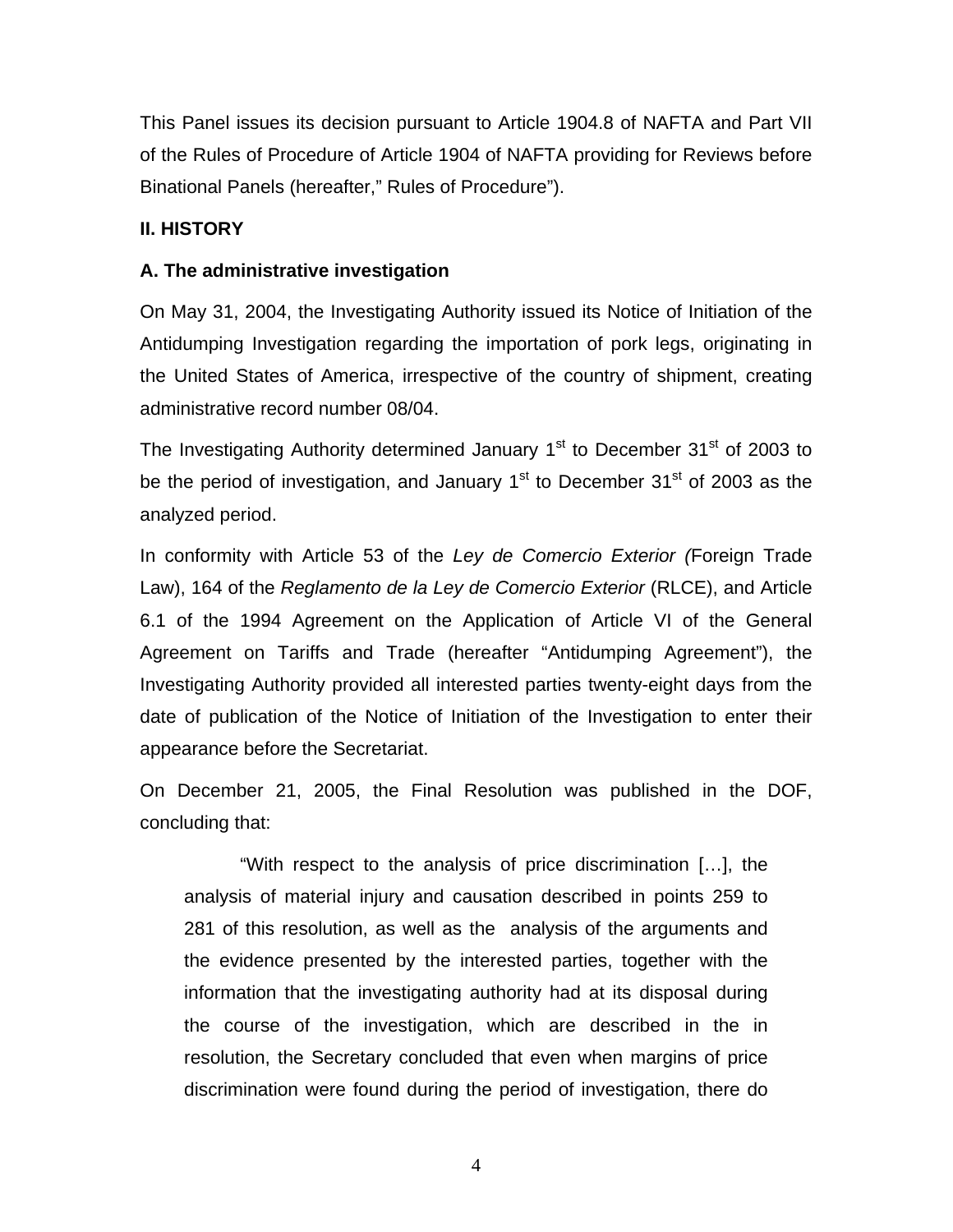not exist sufficient elements to conclude that the imports of pork meat cause material injury to the domestic industry."[2](#page-4-0)

#### **B. Review Procedures before this Panel**

On January 20, 2006, the Consejo Mexicano de Porcicultura, A.C. (CMP) presented its Complaint for review of the Final Resolution before a Binational Panel created pursuant to Article 1904 of NAFTA.

On February 20, 2006, the Consejo Mexicano de Porcicultura, A.C., Cargill Meat Solution, Corp., Seaboard Farms, Inc., Smithfield Packing Co., Farmland Foods, Inc., Gwaltney of Smithfield, Ltd., and John Morrell & Co., filed their briefs in response to the Request.

On March 3, 2006, the Grupo Porcícola Mexicano, S.A. de C.V., presented its Notice of Appearance in support of the Petitioner Consejo Mexicano de Porcicultura, A.C.

On March 6, 2006 the companies Swift Pork Co., Sigma Alimentos Importaciones, S.A. de C.V., Frigoríficos del Bajío, S.A. de C.V. (FRIBASA), Sigma Alimentos International, Inc., and the Consejo Mexicano de la Carne, A.C. presented their Notice of Appearance in support of the Investigating Authority.

On March 10, 2006, the Consejo Mexicano de Porcicultura, A.C. filed an amended Request, without first obtaining permission to do so by this Panel, as required by Rule 39.5 and 6 of the Rules of Procedure of Article 1904 of NAFTA.

On May 22, 2006 the Consejo Mexicano de Porcicultura, A.C., Cargill Meat Solution, Corp., Seaboard Farms, Inc., Smithfield Packing Co., Farmland Foods, Inc., Gwaltney of Smithfield, Ltd., and John Morrell & Co., filed their respective Briefs.

On July 20, 2006 the companies Swift Pork Co., Sigma Alimentos Importaciones, S.A. de C.V., Frigoríficos del Bajío, S.A. de C.V. (FRIBASA), Sigma Alimentos International, Inc., and the Consejo Mexicano de la Carne, A.C., filed their respective Briefs in response to the Claimants.

<span id="page-4-0"></span> 2 Paragraph 282 of the Final Resolution. *Diario Oficial de la Federación*. December 21, 2005.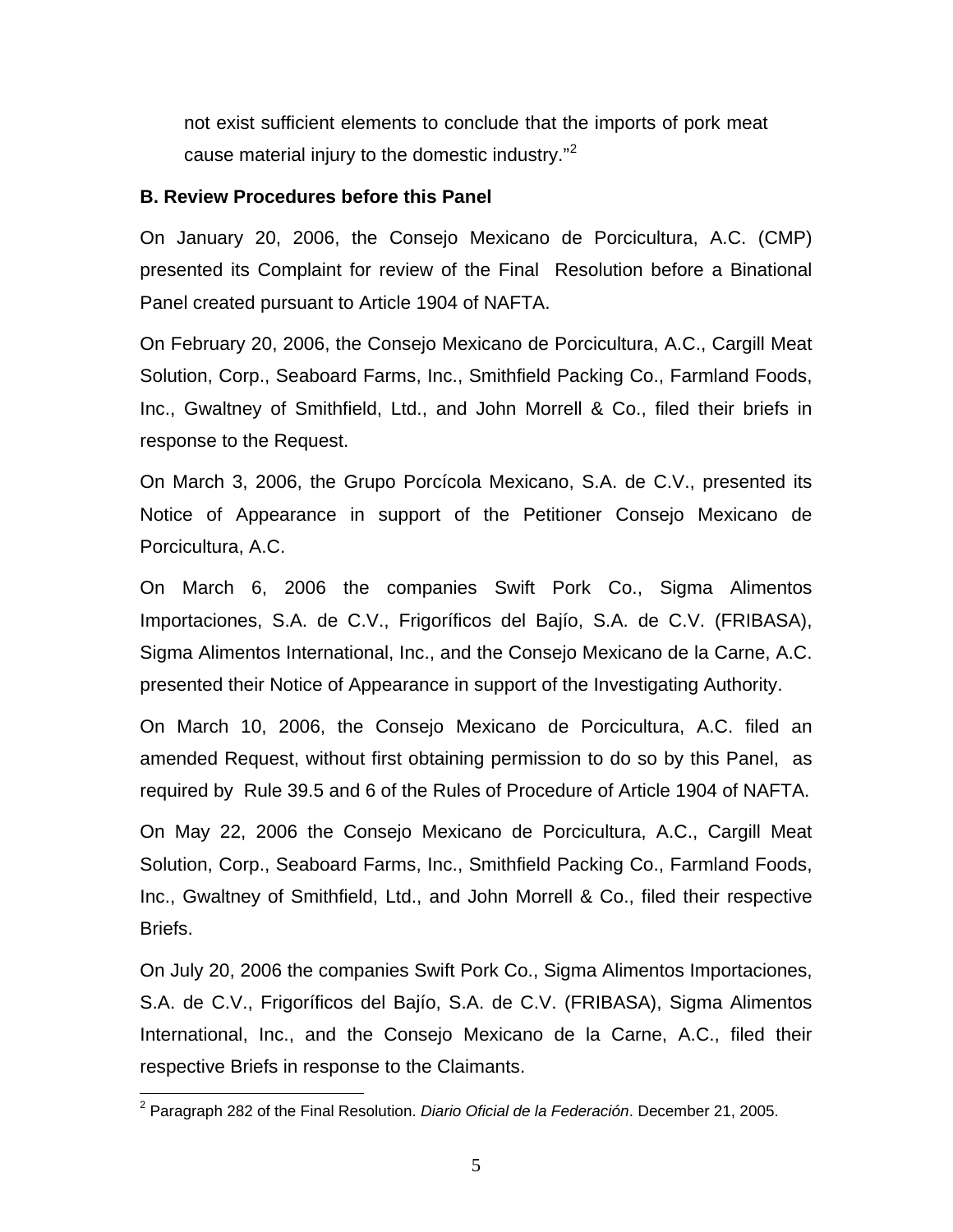On July 21, 2006 the Consejo Mexicano de la Carne, Smithfield Packing Co., Cargill Meat Solution, Corp., American Meat Institute, American Pork Trading Co., National Pork Producers Council and el U.S. Meat Export Federation filed their respective Briefs.

On the same date, the Investigating Authority filed its Brief *Ad Cautelam* in opposition to the Claimants.

On August 7, 2006, the parties filed their Brief in Response to the Brief of the Investigating Authority.

On December 3, 2008 the Panel issued a request for information from the parties to this Review.

In conformity with Rules 65 and 67 of the Rules of Procedure of Article 1904 of NAFTA, this Binational Panel conducted a public hearing on April 1, 2008. At that hearing, the parties had the opportunity to argue the issues they raised in their briefs.

#### **III. STANDARD OF REVIEW**

 $\overline{a}$ 

Article 1904.3 and Annex 1911 establish that in the case of the United Mexican States, the Binational Panel formed pursuant to Article 1904 should apply the Standard of Review noted in Annex 1911 of Chapter 19, which, in the case of the United Mexican States, is Article 238 of the *Código Fiscal de la Federación* (CFF), or whatever law replaces it.

We note that Article 238 of the CFF has been replaced by Article 51 of the *Ley Federal del Procedimiento Contencioso y Administrativo (LFPCA)*, published in the DOF on December 1, 2005, and effective January 1, 2006. $3$ 

<span id="page-5-0"></span> $3$  Article 51 - An administrative resolution will be declared illegal based one of the following deficiencies :

I. Incompetence of the official that has prescribed, ordered, or handled the procedure from which said resolution derives.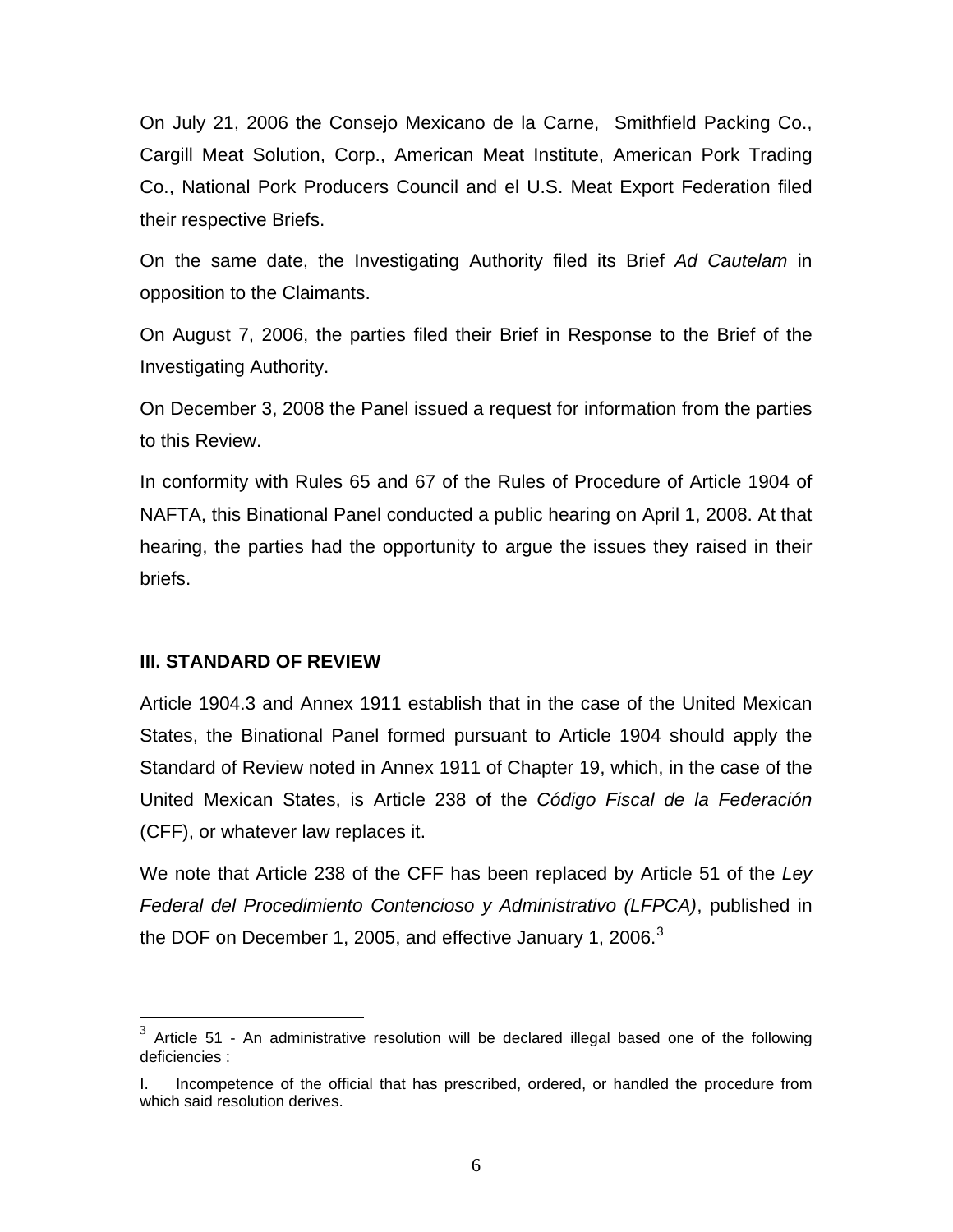The application of the Standard of Review should be limited to the administrative record generated during the administrative proceeding that resulted in the final resolution submitted for review before this Binational Panel, or, in other words, Record number 08/04, and in the general principles of the law that in a tribunal of the importing Party would apply to review a resolution of the competent investigating authority.

With respect to the general principles of the law, Article 1911 of NAFTA refers to principles such as standing, due process, rules of legal interpretations, questions without legal merit, and the exhaustion of administrative remedies.

It is important to note that, the claims alleging violation of Constitutional Articles 14 and 16, may not be resolved by Binational Panels, as such allegations are beyond their jurisdiction and are within the exclusive jurisdiction of the Judicial Power of the Federation and the *Tribunal de Justicia Fiscal y Administrativa (*Federal Tribunal of Fiscal and Administrative Justice), which is the Tribunal for which this Binational Panel is substituted.

#### **IV. ISSUES IN DISPUTE.**

 $\overline{a}$ 

This review arises from two different claims: the one presented by the Consejo Mexicano de Porcicultura (CMP) and the claims presented by the exporting companies that participated in the administrative investigation that gave rise to the Final Resolution, - Cargill Meat Solutions Corp., Seabord Farms, Inc., The

II. Omission of the formal requirements demanded by the laws that affect the defenses of the private party and have an effect on the impact of the challenged resolution, including the absence of a basis or rationale as the case may be.

III. Errors in the proceeding that affect the defenses of the private party and have an effect on the meaning of the challenged resolution.

IV. If the facts that gave rise to the cause of action did not occur, were different from or evaluated wrongly, or if an order was made in breach of the rules applied or there was a failure to apply the rules that should have been applied.

<sup>[...]</sup> Arbitral bodies or bodies otherwise derived from alternative dispute settlement mechanisms *involving unfair trade practices, contained in international treaties and conventions to which Mexico is a party, may not revise the deficiencies listed in this article without a previous complaint from an interested party.*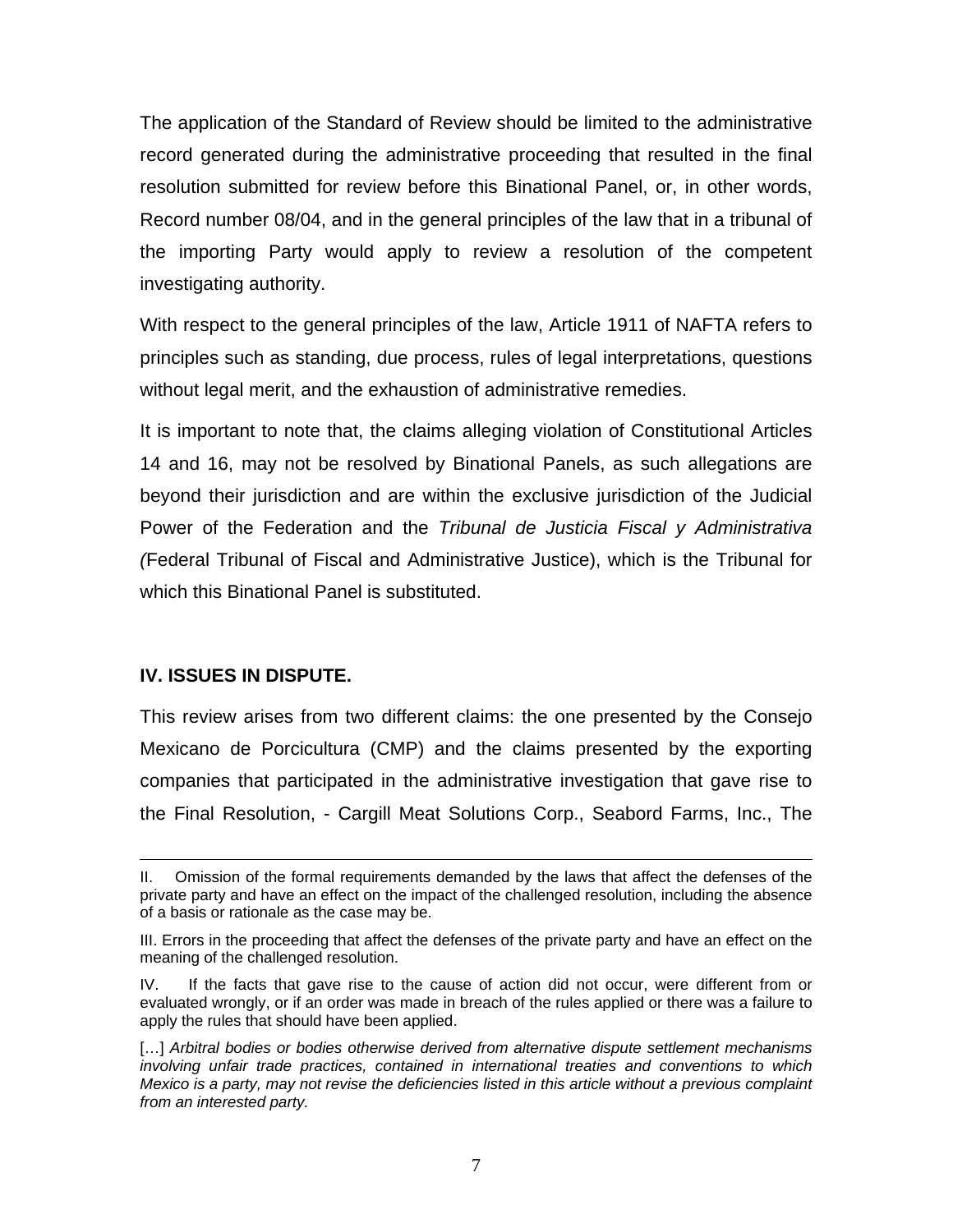Smithfield Packing Company, Inc., Farmland Foods, Inc., Gwaltney of Smithfield, Ltd. and John Morell & Co. (hereafter, the complainant exporting companies).

## **A. Arguments presented by the Consejo Mexicano de la Carne (CMP)**

Before conducting the analysis of the points in controversy presented by the CMP in its Complaint, Briefs, and the Public Hearing, this Binational Panel must first determine if the CMP has standing to appear before the present review in light of the fact that CMP did not participate in the administrative investigation that gave rise to the challenged resolution.

CMP has asked this Panel to determine its legal interest to request this review based upon its participation in an administrative investigation that is separate from the investigation that gave rise to the Final Resolution under review, as well as this Binational Panel Hearing.<sup>[4](#page-7-0)</sup>

The CMP's only argument in support of its right to participate as a Claimant in this review is the assertion that this Panel should order the inclusion in the administrative record of this Final Resolution, the administrative record of a different case, 27/02. This Panel will address this assertion after first examining the legal standards that determine whether CMP is an interested party in this review.

The CMP also asserts that this Panel should rely on the participation of another party, the Confederación de Porcicultores Mexicanos, A.C..<sup>[5](#page-7-1)</sup>, in the administrative record of this case, as the basis for CMP's standing in this review.

## *1. Interested Persons in the administrative record of this investigation.*

<span id="page-7-0"></span>**EXECUTE:**<br>4 See the transcript of the Public Hearing. Oral argument of the legal representative of the CMP defending its standing to participate in this review on a different administrative investigation, which administrative record is 27/02. Spanish Version. Pages 44 to 66.

<span id="page-7-1"></span> $5$  See brief of the CMP. Pages 14 to 16. May 22, 2006.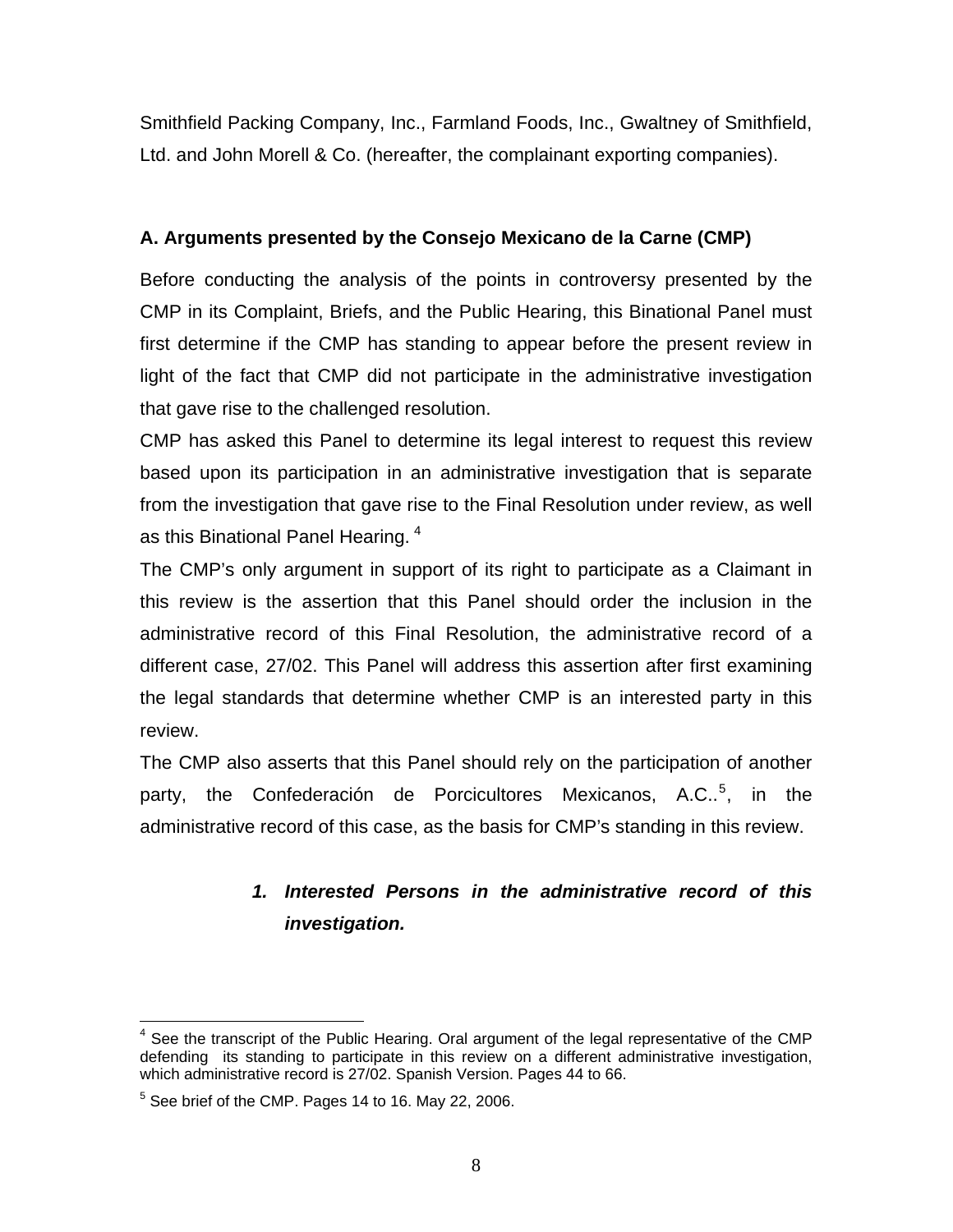The right to file a Complaint in a review based on Article 1904 of NAFTA is defined in Mexican legislation. It is necessary to refer to Mexican law because Rule 3 of the Rules of Procedure of Article 1904 of NAFTA incorporates the definition of "interested person" the definition that is found in Mexican law:

**"Interested person** means a person who, pursuant to the laws of the country in which a final determination was made, would be entitled to appear and be represented in a judicial review of that final determination;" *Emphasis Added.* 

Rule 39.3 of the Rules of Procedure of Article 1904 of NAFTA, indicates that the right to present a Complaint is limited to "interested persons":

Only an interested person who would otherwise be entitled to commence proceedings for judicial review of the final determination may file a Complaint. *Emphasis Added.* 

Throughout the Rules of Procedure, it is clear that interested persons are those that have a judicial interest in the result of the challenged resolution and, as such, have the right to appear before National tribunals, those for which Binational Panels substitute.

In this sense, Rule 39(1), which regulates the presentation of the claims, also makes reference to "interested person" in accordance with that defined in Rule 39.3, discussed above.

"(1) [A]ny interested person that intends to make allegations of errors of fact or law, including challenges to the jurisdiction of the investigating authority, with respect to a final determination, shall file a Complaint with the responsible Secretariat. […] Nothing in this subsection shall be read to contradict the rule of subsection 3.

(2) Every Complaint referred to in subsection (1) shall:

 $[...]$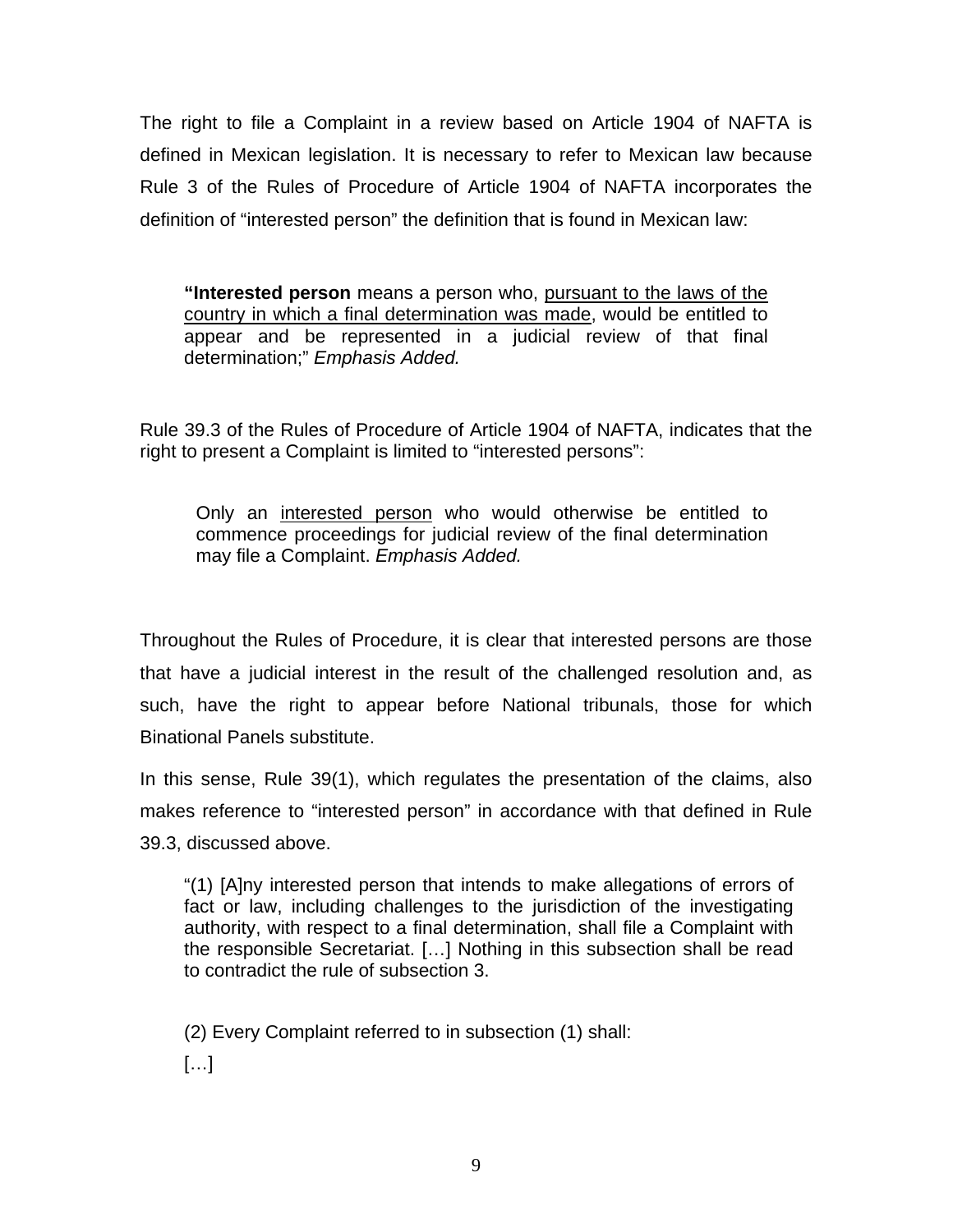(*c*) Contain an explanation of the right of the interested person to file a Complaint under this rule;<sup>[6](#page-9-0)</sup>

In this same vein, Article 1904.5 of NAFTA states that:

An involved Party on its own initiative may request review of a final determination by a panel and shall, on request of a person who would otherwise be entitled under the law of the importing Party to commence domestic procedures for judicial review of that final determination, request such review. Emphasis Added.

CMP decided, of its own volition, not to participate in the administrative investigation, thereby waiving its opportunity to represent its interests. The Investigating Authority gave the CMP, as well as other National producing companies, the opportunity to offer evidence and to present their case.<sup>[7](#page-9-1)</sup> In the administrative record presented before this Panel as a basis for its review there is no information that bears on the interest of CMP.

The LCE is clear in defining what an interested person is.

"Interested parties include the petitioning producers, importers, and exporters of the merchandise that is the subject of the investigation, as well as the foreign persons that have a direct interest in the investigation and those that have that character in the international trade treaties or conventions."<sup>[8](#page-9-2)</sup>

It is appropriate to note that the LCE refers to "petitioning producers" because even when investigations are initiated by the Investigating Authority, the analysis of whether there has been material injury to a domestic industry requires the participation of domestic producers of the product under investigation. Those domestic producers are parties to this appeal, but CMP decided, voluntarily, not

<sup>&</sup>lt;u>.</u><br><sup>6</sup> Emphasis added.

<span id="page-9-1"></span><span id="page-9-0"></span> $7$  See Notification of the Initiation of the Administrative Investigation to the CMP. Points 35 and 36 of the registry of the record. May 31, 2004. No. UPCI30041742, Vol. 1 of the Non-confidential version and Vol. 1 of the confidential version.

<span id="page-9-2"></span> $8$  Article 51 of the LCE.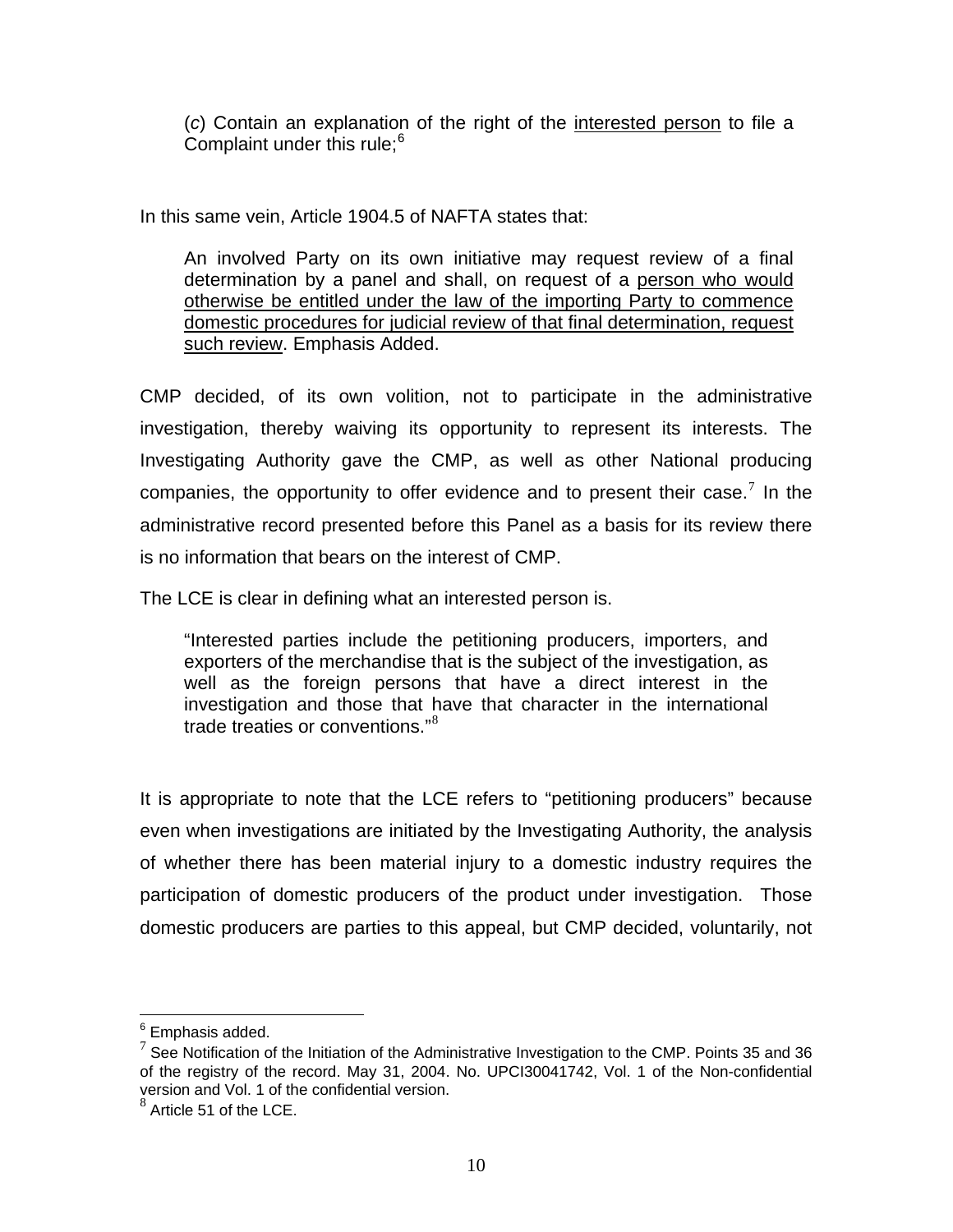to participate in the investigation and not to furnish the information necessary to the determination of material injury. $9$ 

The Antidumping Agreement, which is an integral part of the Mexican legislation, indicates that when the Investigating Authority decides to initiate an administrative investigation, it is required to obtain factual evidence from the domestic industry to determine the existence of material injury and whether such injury bears a causal relationship with discriminatory pricing:

"5.4 An investigation shall not be initiated pursuant to paragraph 1 unless the authorities have determined, on the basis of an examination of the degree of support for, or opposition to, the application, expressed by domestic producers of the like product, that the application has been made by or on behalf of the domestic industry The application shall be considered to have been made "by or on behalf of the domestic industry" if it is supported by those domestic producers whose collective output constitutes more than 50 per cent of the total production of the like product produced by that portion of the domestic industry expressing either support for or opposition to the application. However, no investigation shall be initiated when domestic producers expressly supporting the application account for less than 25 per cent of total production of the like product produced by the domestic industry."

"5.6 If, in special circumstances, the authorities concerned decide to initiate an investigation without having received a written application by or on behalf of a domestic industry for the initiation of such investigation, they shall proceed only if they have sufficient evidence of dumping, injury and a causal link, as described in paragraph 2, to justify the initiation of an investigation."

In accordance with the Antidumping Agreement, it is clear that if the domestic

industry of the investigated product have a real and juridical interest in the result

of the administrative investigation, whether initiated on their behalf or not, those

 $\overline{a}$ 

<span id="page-10-0"></span> $9$  During the public hearing, the legal representative of the CMP argued that the Investigating Authority "told her" that it was not necessary that they participate; however, this Panel cannot base its review on hearsay. See Transcript of the Public Hearing. Spanish Version. Pages 47 and 48.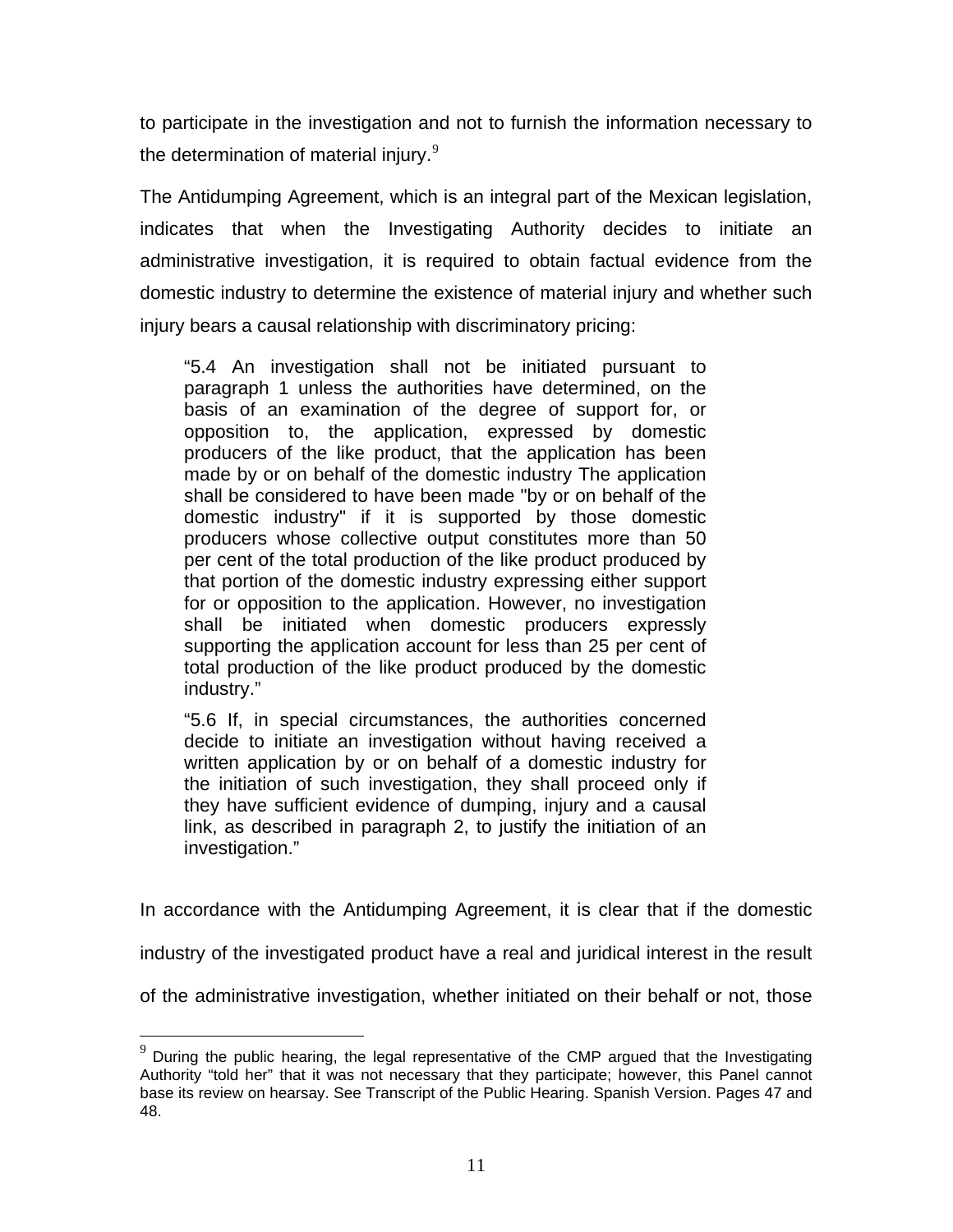producers should participate and furnish the necessary evidence for the determination of material injury to that domestic industry. This converts them judicially into interested persons, and as such, they obtain the right to challenge

the results of said investigation.

Moreover, Article 117 of the *RLCE* indicates that when the government of Mexico

initiates a dispute settlement mechanism in unfair trade practices pursuant to the

international treaties or conventions referred to by Article 97 of the LCE, the

following rules are observed:

"I. The *interested party* that opts to seek said mechanisms should present a Request in writing that contains the following facts:

 $[\ldots]$ 

D. Description of the proceeding **in which it intervened** and

E. The violations or grievances that was caused upon them by the final resolution, and

II. Once having presented the Request, the Secretariat should solicit, in conformity with the International treaty or convention, the initiation of the proceeding of dispute resolution."<sup>[10](#page-11-0)</sup>

It is very clear that the LCE and its RLCE make reference to interested parties as those that have *intervened* in the proceeding.

Finally, Article 1 of the *Código Federal de Procedimientos Civiles* (Federal Code of Civil Procedure), which is supplementary in the subject, indicates that:

"Only those that have interest in having the judicial authority issue a declaration, impose a penalty or establish a right, or, or who have an interest to the contrary, may initiate a judicial proceeding or intervene in one."

<span id="page-11-0"></span> $\overline{a}$ <sup>10</sup> Emphasis added.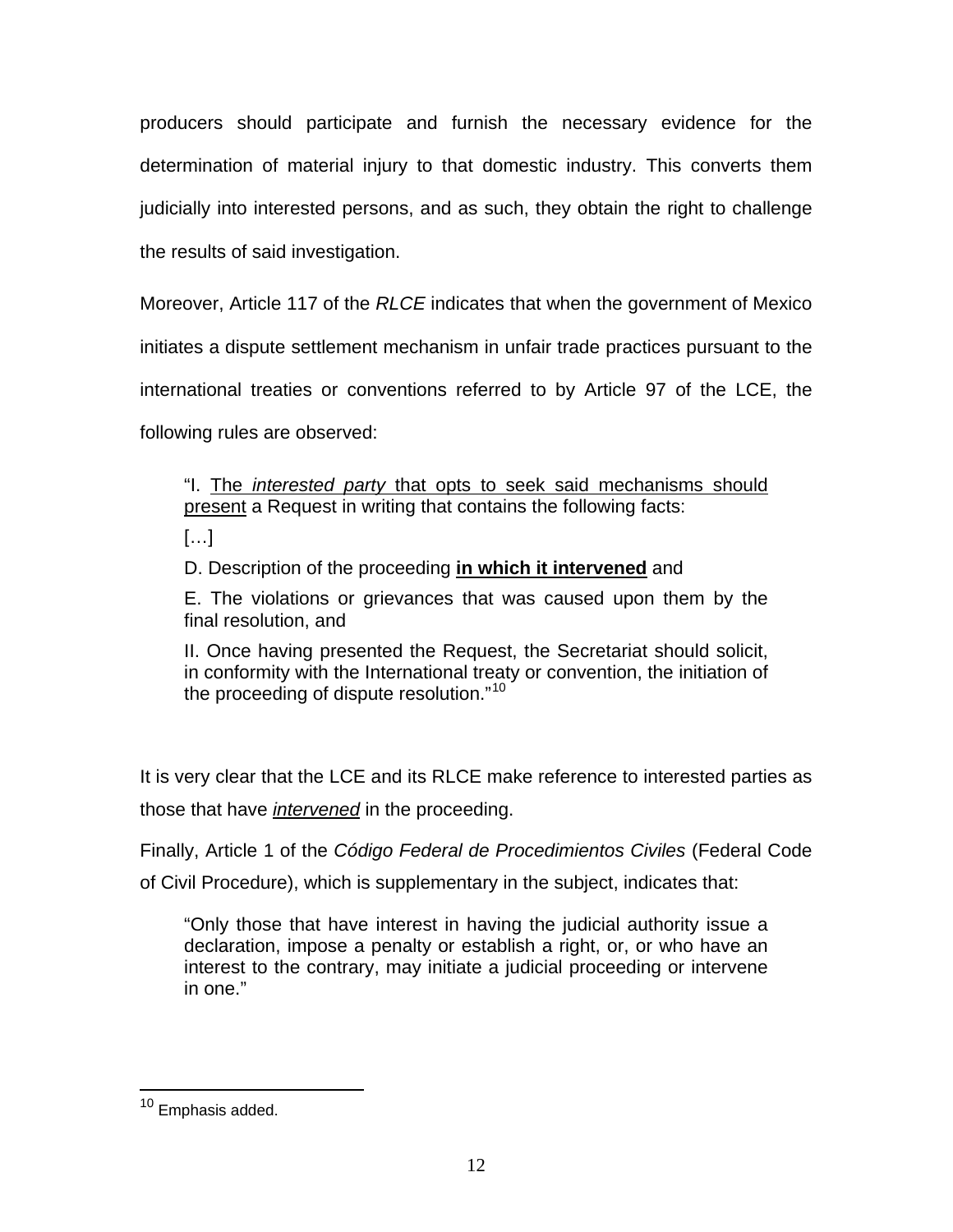It is clear that the CMP cannot request that this Binational Panel order that the Investigating Authority take action under Article 1 of the CFPF because the opportune procedural moment for this was when the administrative investigation was initiated. It is at that juncture where the CMP should have made an appearance and presented the arguments and evidence that it had. If the result of that investigation had caused CMP prejudice or harm, then it would be entitled to appear before a judicial review, and to solicit an arbitral review before a Binational Panel.

#### *2. Interested Persons in Record 27/02.*

It is because of this fact that the CMP proposes that this Binational Panel review an administrative record generated in another administrative investigation (27/02), completely separate and different to the one which is under review. It is important to note that the CMP had the opportunity to request a Binational Panel review of the final resolution in the administrative investigation regarding the import of diverse pork products that it now promotes misguidedly before this Panel, and chose not to do so.

CMP now asks that this Binational Panel review the Final Resolution before us by reopening the administrative record of the investigation regarding diverse pork products, in which the CMP did participate. In effect, CMP wants this Binational Panel to exceed its authority by conducting a review which relies on an administrative record from a separate and unrelated investigation.

CMP's proposal would undermine the system of review by Binational Panels and contradict general legal principles by allowing a Panel to select administrative records not before them for review.

The mandate of the Binational Panel is that it conducts its "review, based on the administrative record of a definitive resolution […] to determine if that resolution was in conformity with the antidumping and countervailing duties laws and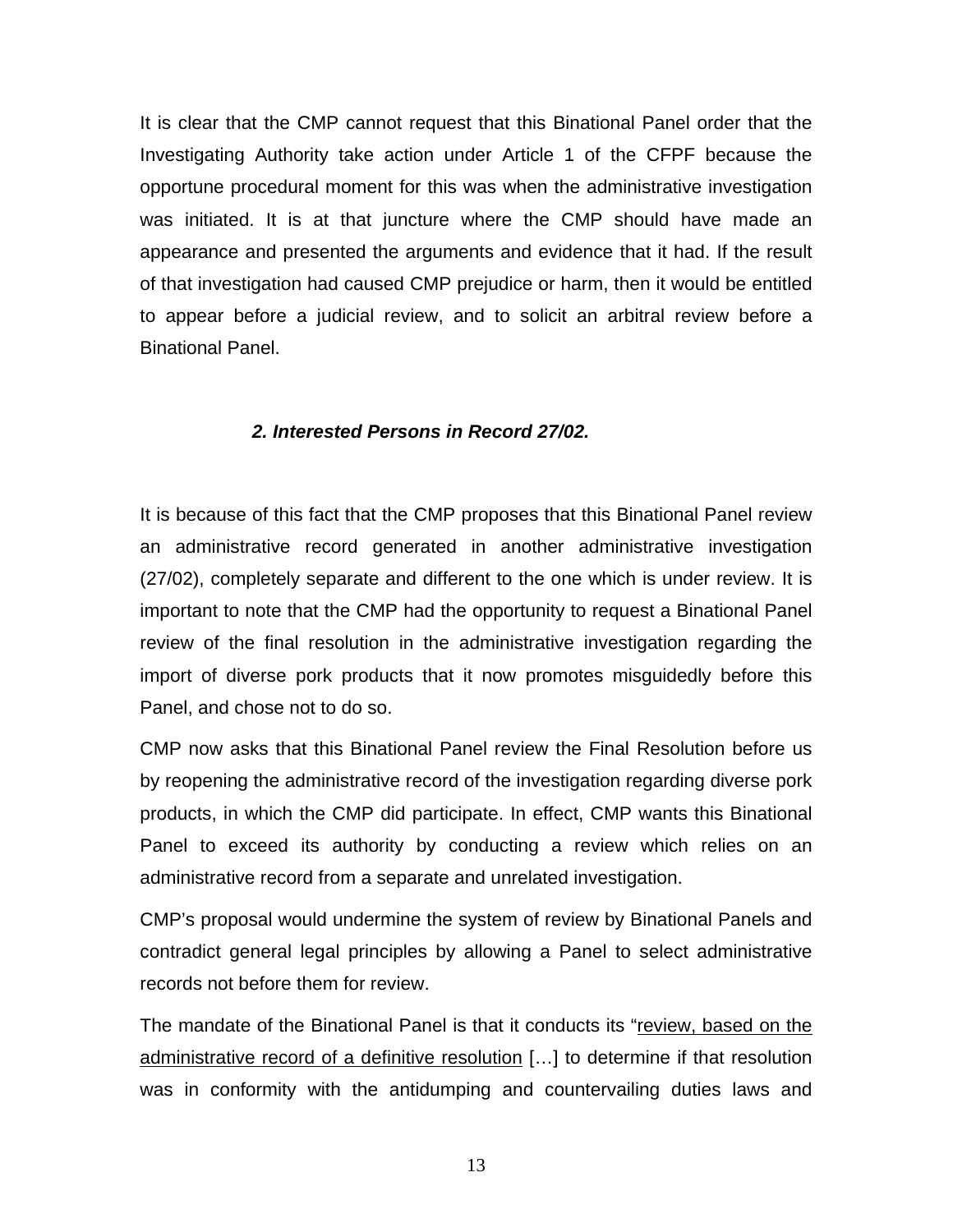regulations of the importing Party".<sup>[11](#page-13-0)</sup> Accordingly, this Panel must limit its analysis to the facts and documents that are found in administrative record 08/04, whose final resolution is before us for review, and not in record 27/02, as the CMP asks.

CMP chose not to request a review before a Binational Panel of the resolution regarding pork products (record 27/02) that it now attempts to comingle with the this review of administrative record 08/04, and conversely, chose not to participate in the administrative investigation regarding pork legs, which it now challenges raising issues it failed to raise when it had the opportunity, and obligation, to do so.

Presumably because it is aware of this fact, the CMP has attempted to prove its standing before this Panel, making reference to its participation in other investigations different from the one under review.<sup>[12](#page-13-1)</sup>

As has been noted, this Panel is not permitted to incorporate new evidence in this review, in light of the requirement under Article 1904.2 that it should base its review in the administrative record that was generated during the administrative investigation that resulted in the Final Resolution that is now under review. The Panel is an arbitral body limited to examining whether the Resolution was "in conformity with the judicial dispositions in the subject of antidumping and countervailing duties of the importing Party."[13](#page-13-2)

In conformity with Article 14, Subsection V, Third Paragraph of the LFPCA, "administrative record shall be understood to mean that which contains all of the information related to the proceeding that gave rise to the challenged resolution  $\left[ \ldots \right]^{n14}$  $\left[ \ldots \right]^{n14}$  $\left[ \ldots \right]^{n14}$ 

 $\overline{a}$ 

<span id="page-13-0"></span><sup>&</sup>lt;sup>11</sup> Article 1904.2 of NAFTA. Emphasis added.

<span id="page-13-1"></span> $12$  See, for example, referencing its participation in diverse Appellate Hearings during the Public Hearing. Transcript of the Public Hearing. Spanish Version. Pages 47 and 48. Also see the CMP's Brief in Response to the Investigating Authority's Brief. Pg. 14, third paragraph. August 7, 2006.

<span id="page-13-2"></span><sup>&</sup>lt;sup>13</sup> Article 1904.2 of NAFTA.

<span id="page-13-3"></span><sup>&</sup>lt;sup>14</sup> Article 85 of the LCE notes that the CFF shall supplement the Law in unfair trade practice and safeguard administrative proceedings. The LPFCA has replaced this provision of the CFF.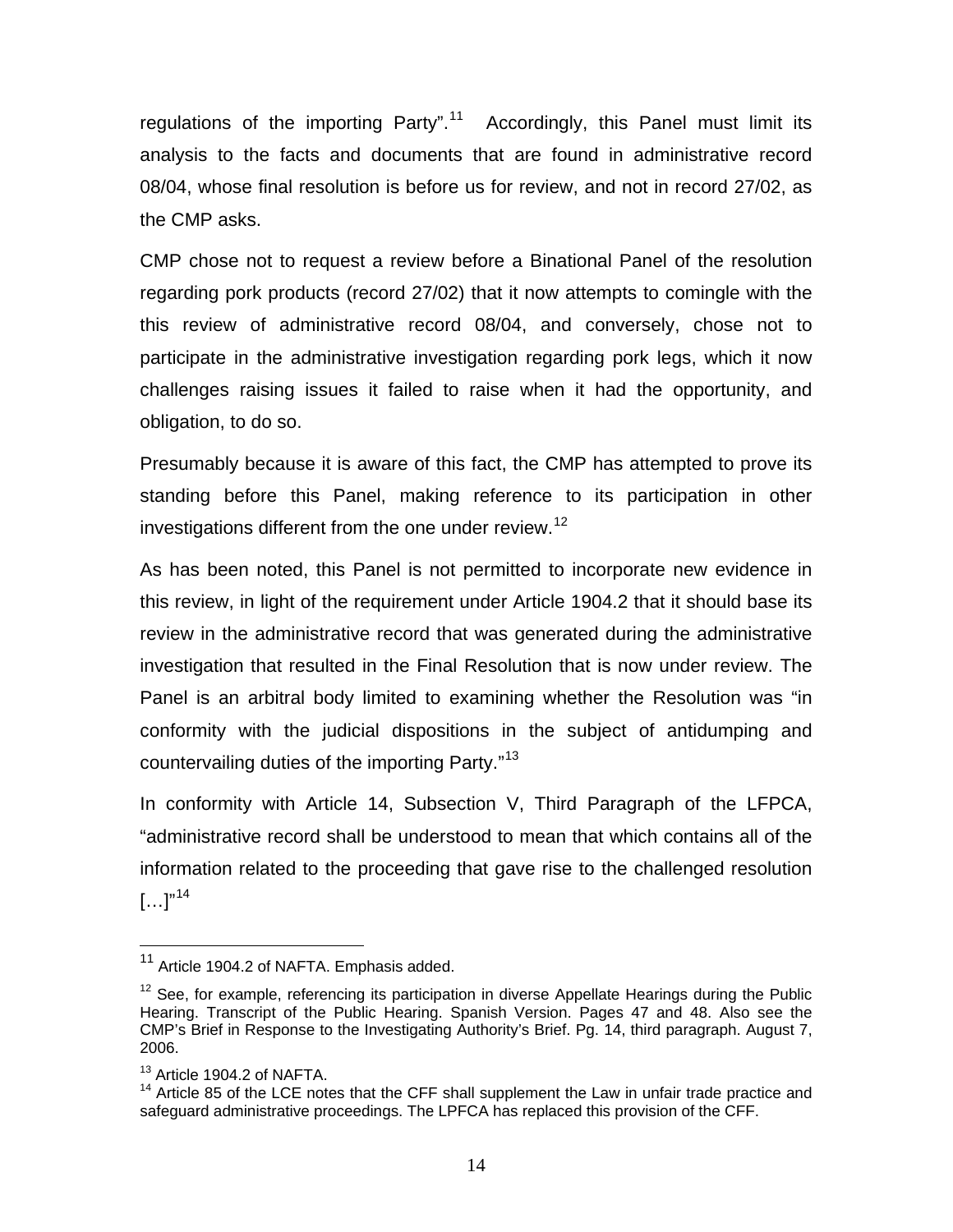Moreover, this Panel notes that CMP's briefs are a muddle of arguments which fail to clearly articulate the nature of its grievances. In this regard we cite various decisions issued by the court:

"GRIEVANCES IN THE REVIEW". By grievance is meant a harm to a right resulting from a judicial resolution not having duly applied the law, or neglecting to apply the law that the case requires; as a consequence, in expressing each grievance, the party should specify what is the fact that causes it, cite the violated legal principle, and explain the respect in which it was infringed, any grievance not meeting these requirements not being worthy of consideration.." (Emphasis Added)<sup>[15](#page-14-0)</sup>

In light of the proceeding discussion and the fact that CMP did not participate in the pork legs investigation before us on review, the Panel finds no evidence in administrative record 08/04 from which it may determine whether CMP has been aggrieved by the Investigating Authority. Accordingly, we do not address the Final Resolution.

# **B. ARGUMENTS PRESENTED BY CARGILL, SEABORD, SMITHFIELD, FARMLAND, GWALTNEY, AND JOHN MORRELL.**

CARGILL, SEABORD, SMITHFIELD, FARMLAND, GWALTNEY AND JOHN MORRELL argue that the Investigating Authority violated the law and prejudiced

 $\overline{a}$ 

<span id="page-14-0"></span><sup>&</sup>lt;sup>15</sup> SECOND TRIBUNAL OF THE FIFTH CIRCUIT. Precedents. Appeal in review. 254/91.-Clemente Córdoba Hazard.- Feb. 11, 1992.- Unanimous vote.- Ponente Adán Gilberto Villarreal Castro.- Secretario: Arturo Ortegón Garza. Amparo en revisión 148/92.- Francisco Barraza Gutiérrez.- 26 de junio de 1992.- Unanimidad de votos.- Ponente José Nabor González Ruíz.- Secretario Sergio Cruz Carmona. Amparo en revisión 238/92. - Nacional Financiera, S.N.C...- 28 de octubre de 1992. Unanimidad de votos. - Ponente Lucio Antonio Castillo González. - Secretario Ramón Parra López. Amparo en revisión 121/93. Seguros La Provincial, S.A. - 18 de junio de 1993. Unanimidad de votos.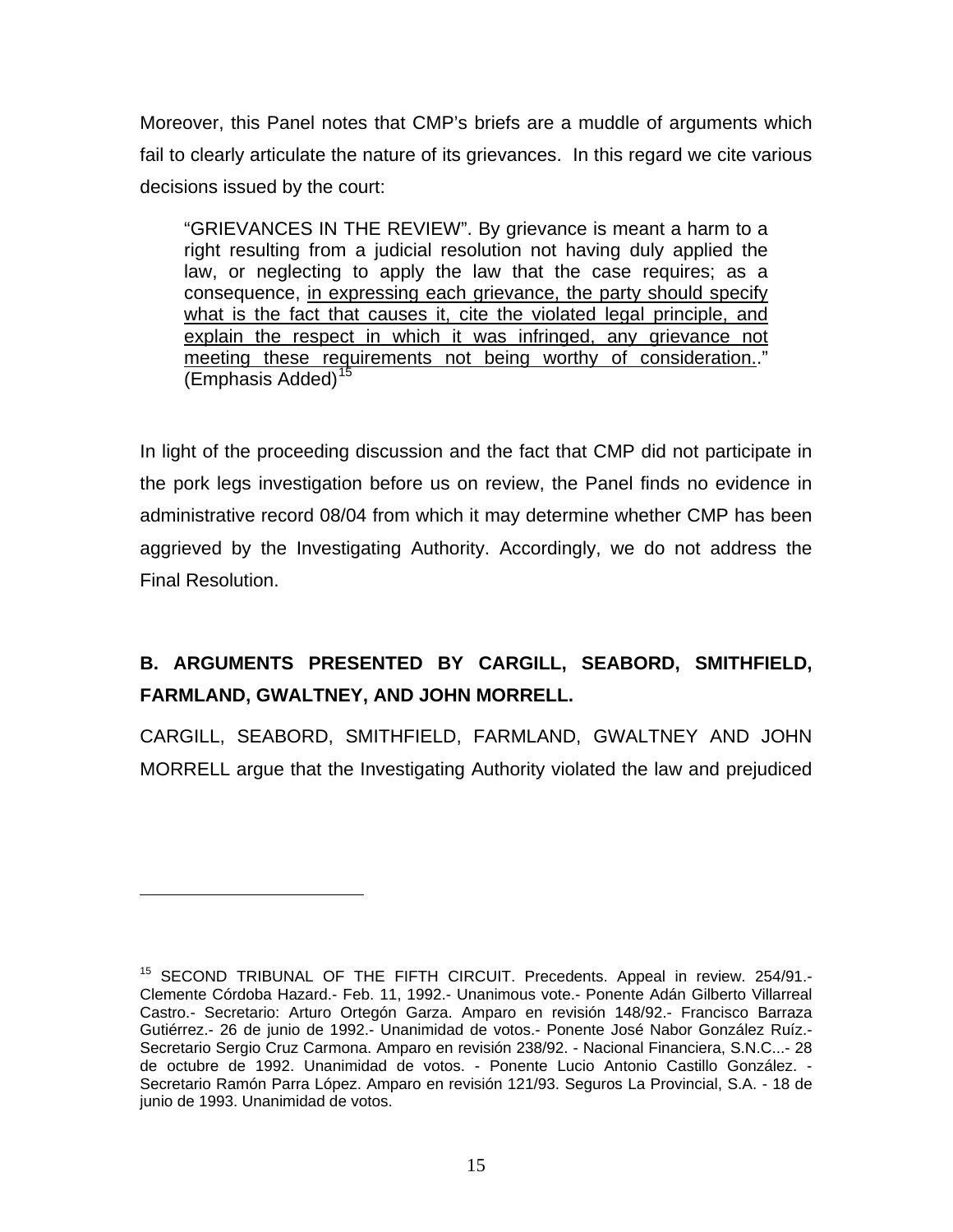them by finding that the investigated imports were dumped, even though no antidumping duties were imposed...<sup>[16](#page-15-0)</sup>

In light of the fact that no antidumping duties were imposed, this Binational Panel finds no grievance to address. Even if an investigation suffers from omissions or violations, such shortcomings must have some impact of harm on the parties. In this same sense, the Court has noted the following:

"ADMINISTRATIVE ACT. ITS VALIDITY AND EFFICACY ARE NOT AFFECTED AS A RESULT OF HARMLESS ERRORS THAT DO NOT TRANSCEND, PREJUDICE THE CASE OR CAUSE GRIEVANCES. If the illegality of the act of the authority does not translate into a prejudice that affects the party, such violation is irrelevant, in as far as that the ends desired was obtained, in other words, to allow the party to offer evidence and present its rights. In consequence, it is evident that the dispositions of illegality referred to in Article 238, Subsection III, of the Tax Code of the Federation, being as the defenses of the party were not affected, because the legal conditions for the efficacy of illegality in comment, turns out to be undue, in the case, to declare a nullity when the LEGISLATIVE INTENT is very clear, in the sense to preserve and to conserve actions of the administrative authority that, although illegal, do not PREJUDICE the individual, and therefore should also be attended to and to pursue the benefit of conducive, collective interests to assure effects such as an adequate and efficient tax collection, the prevention of which is the clear and unconditional meaning of the legislator, in order to safeguard the validity and efficacy of certain actions. And it is thus, that the article 237 of the Tax Code of the Confederation develops the legitimacy presumption principle and conservation of the administrative acts, that includes what in the theory of the administrative right is known AS "not disabling illegalities", regarding which, of course, does not proceed to declare its nullity, but to confirm the validity of the administrative act. Then, it is necessary that such omissions or violations affect the defenses of the individual and that they transcend to the sense of the disputed resolution and that cause an effective damage, because otherwise the concept of annulment used would be insufficient and irrelevant to declare the nullity of the disputed administrative resolution. Emphasis added.<sup>[17](#page-15-1)</sup>

<span id="page-15-0"></span> $\overline{a}$ <sup>16</sup> Brief of Smithfield, Gwaltney, John Morrell and Farmland; Brief of Seaboard; and Brief of Cargill. All from May 22, 2006.

<span id="page-15-1"></span> $17$  Fourth Tribunal in administrative subject of the first circuit. Amparo directo 44/2004. Mauricio Chavero Blázquez y otros. 28 de abril de 2004. Unanimidad de votos. Ponente: Jean Claude